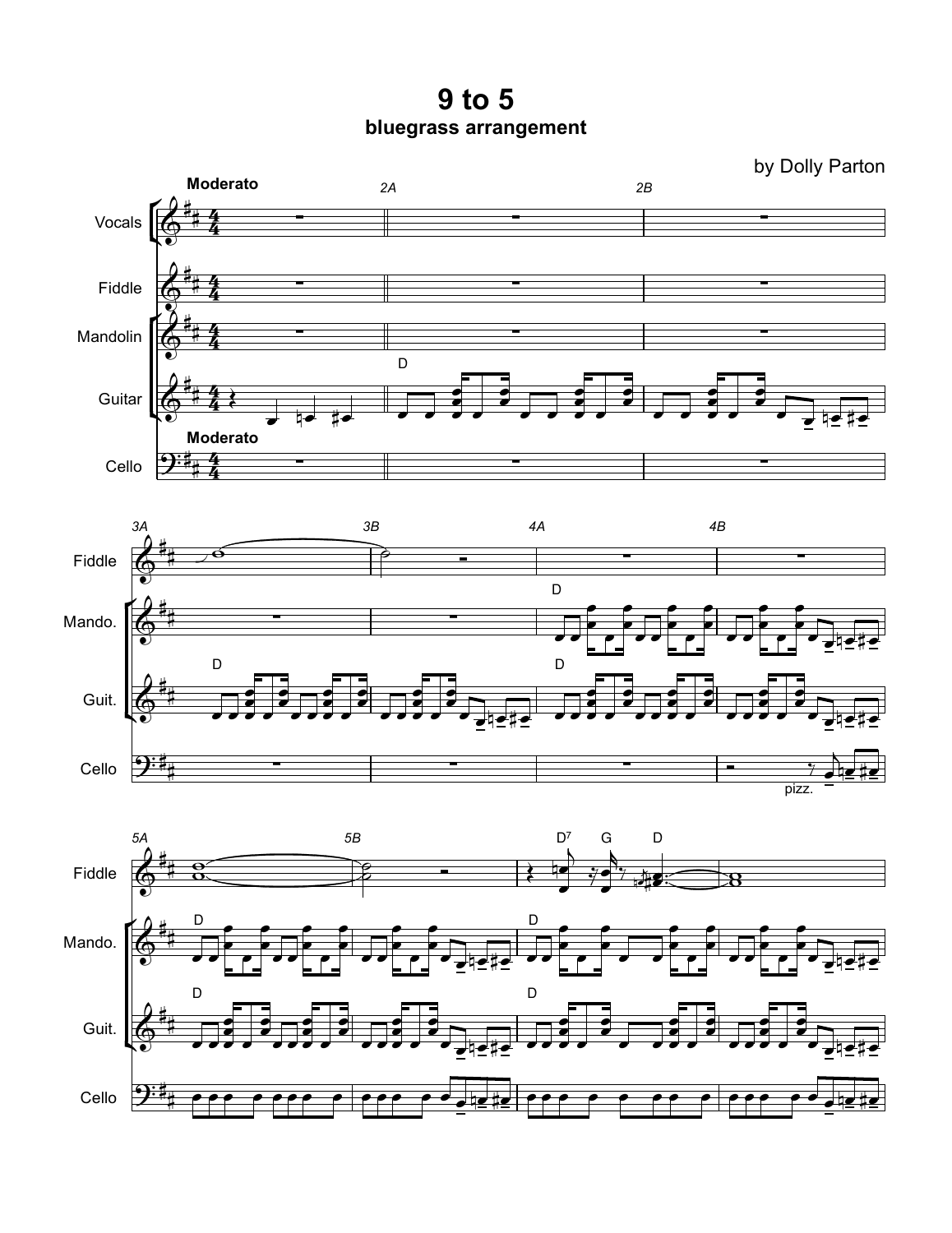





 $\overline{2}$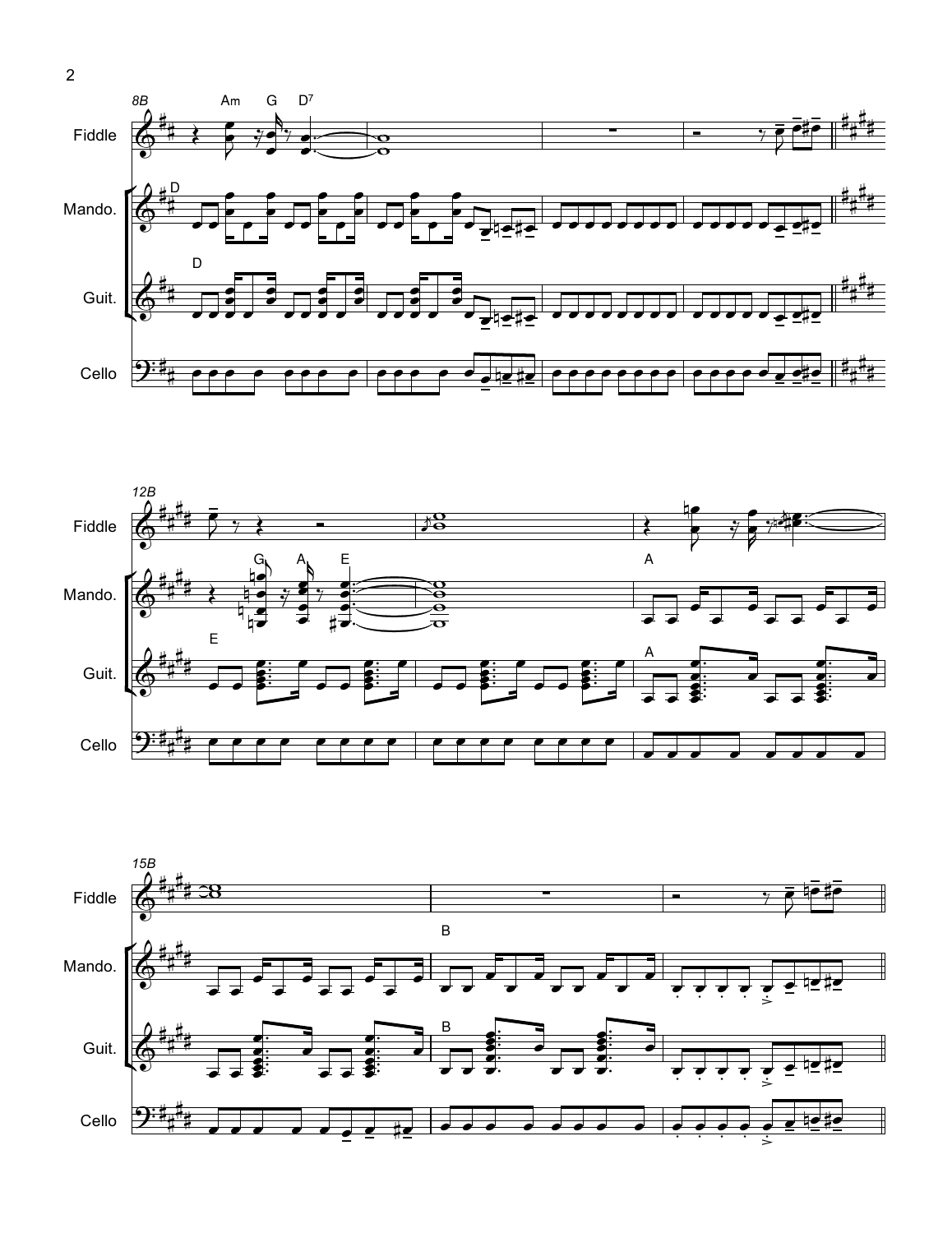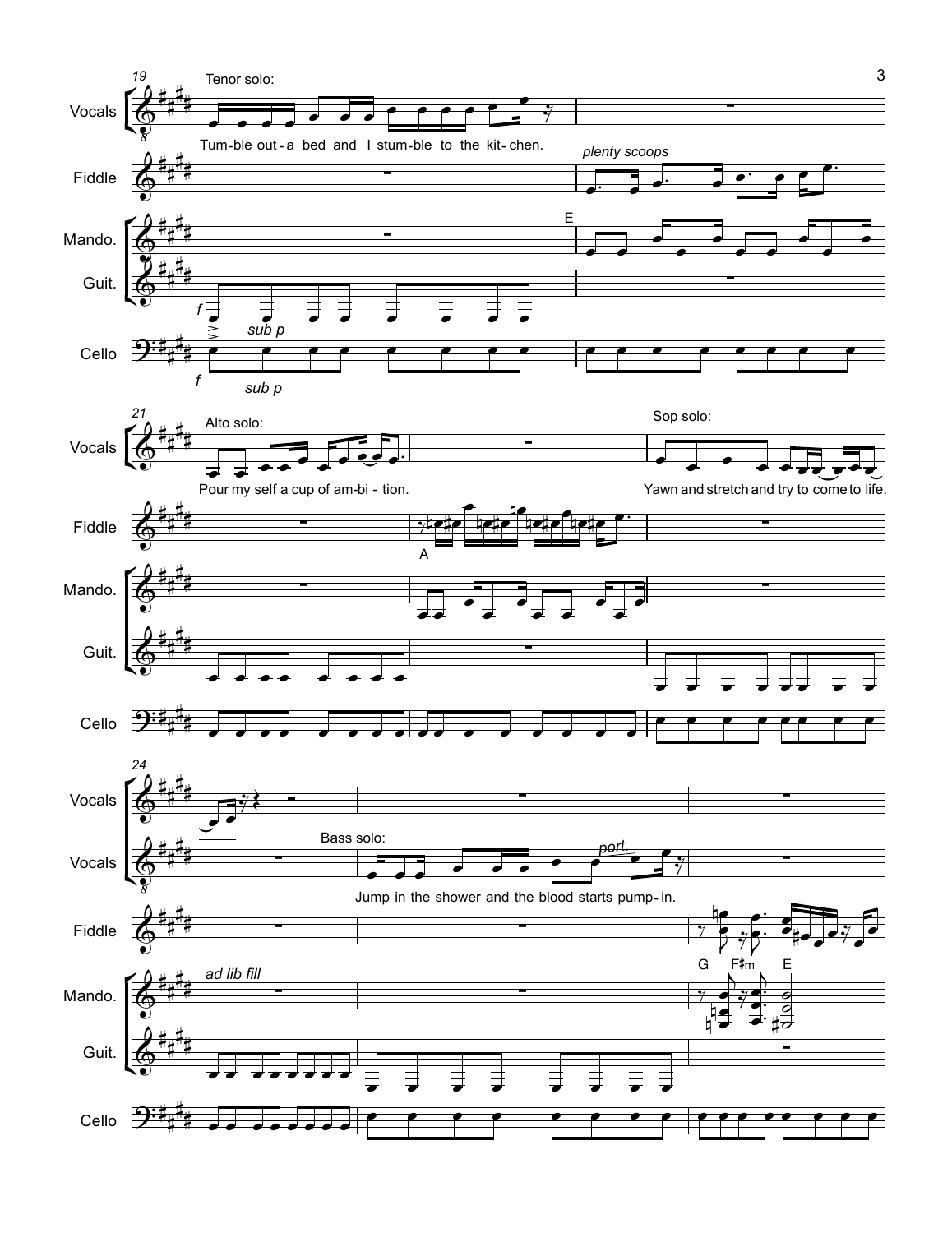



4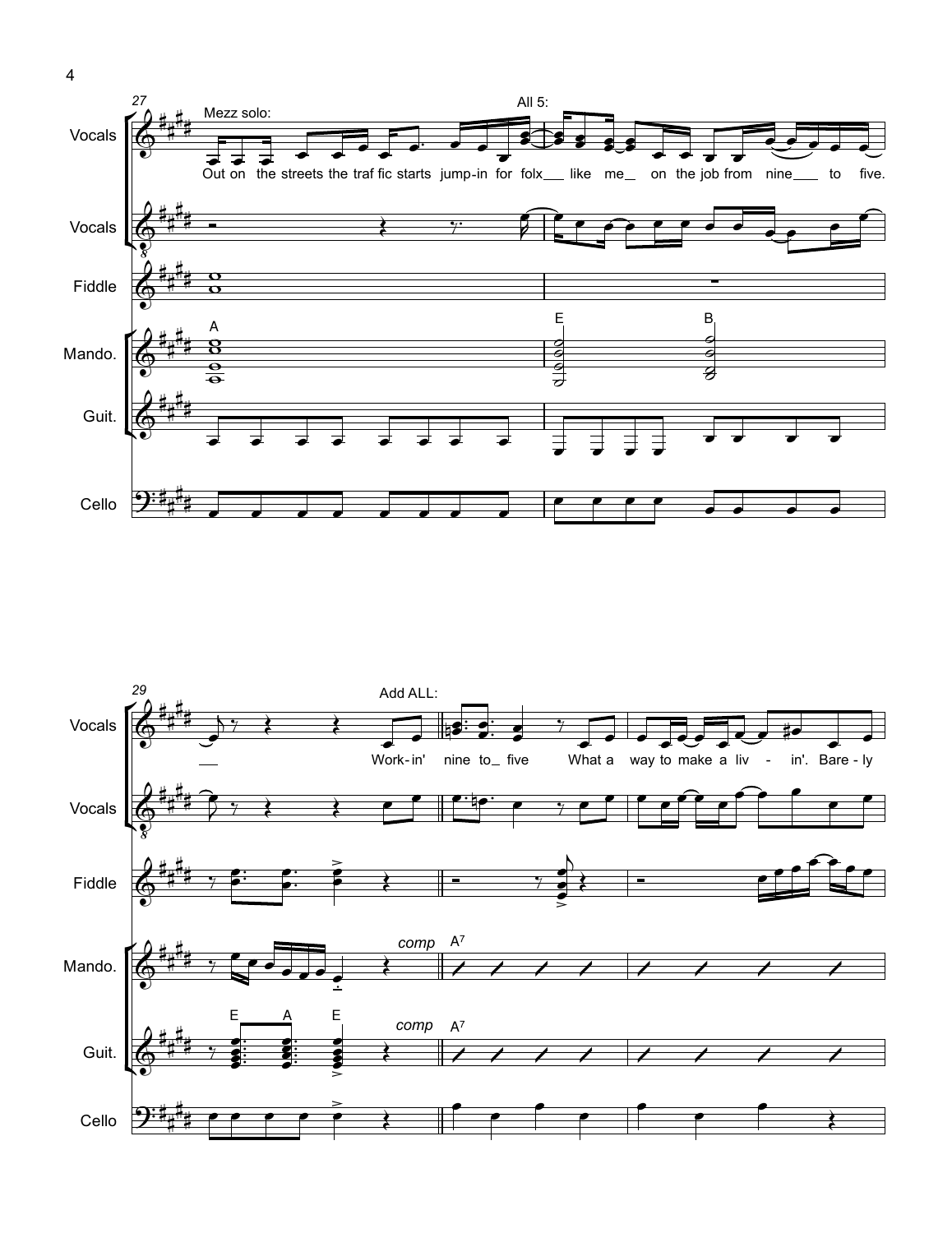

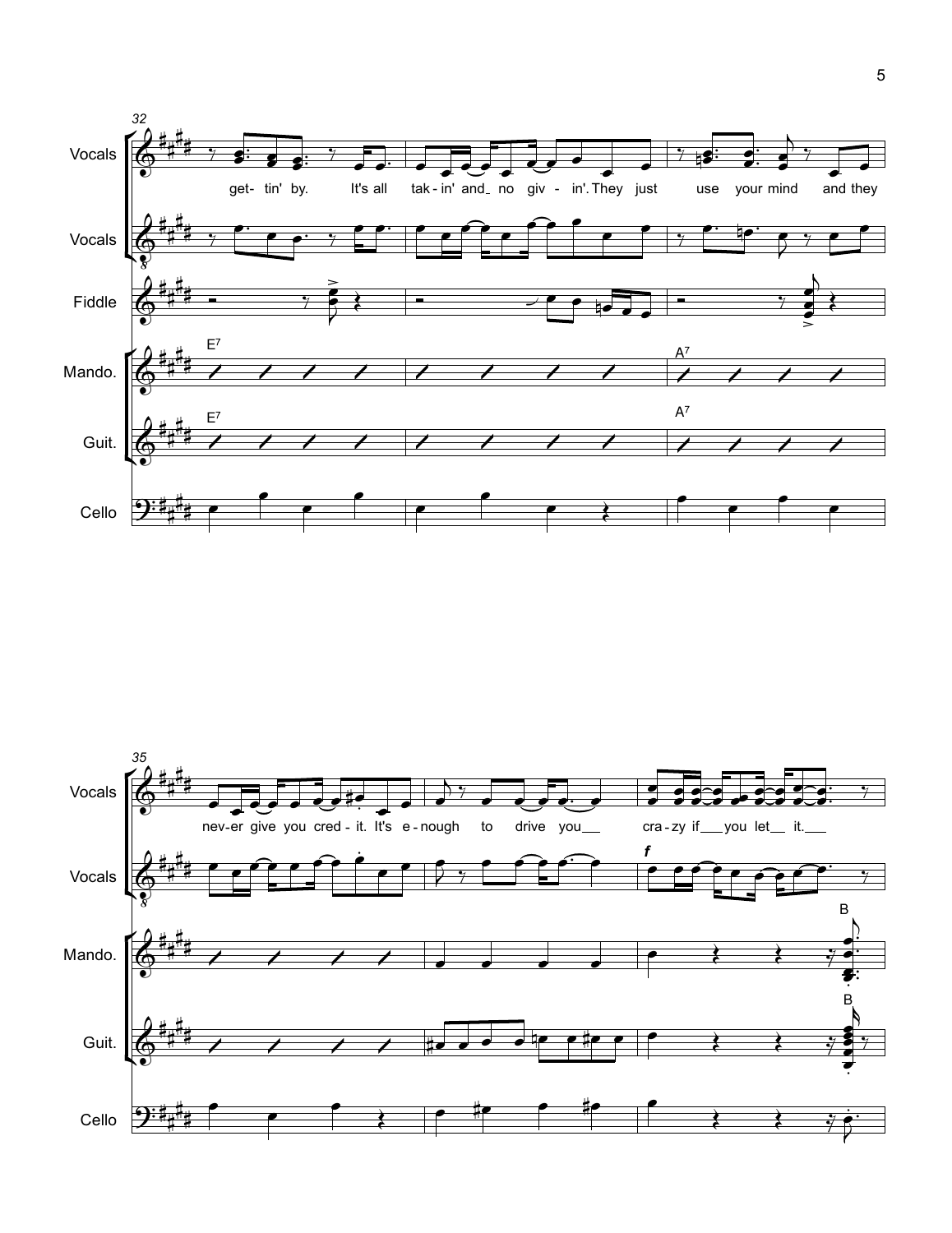



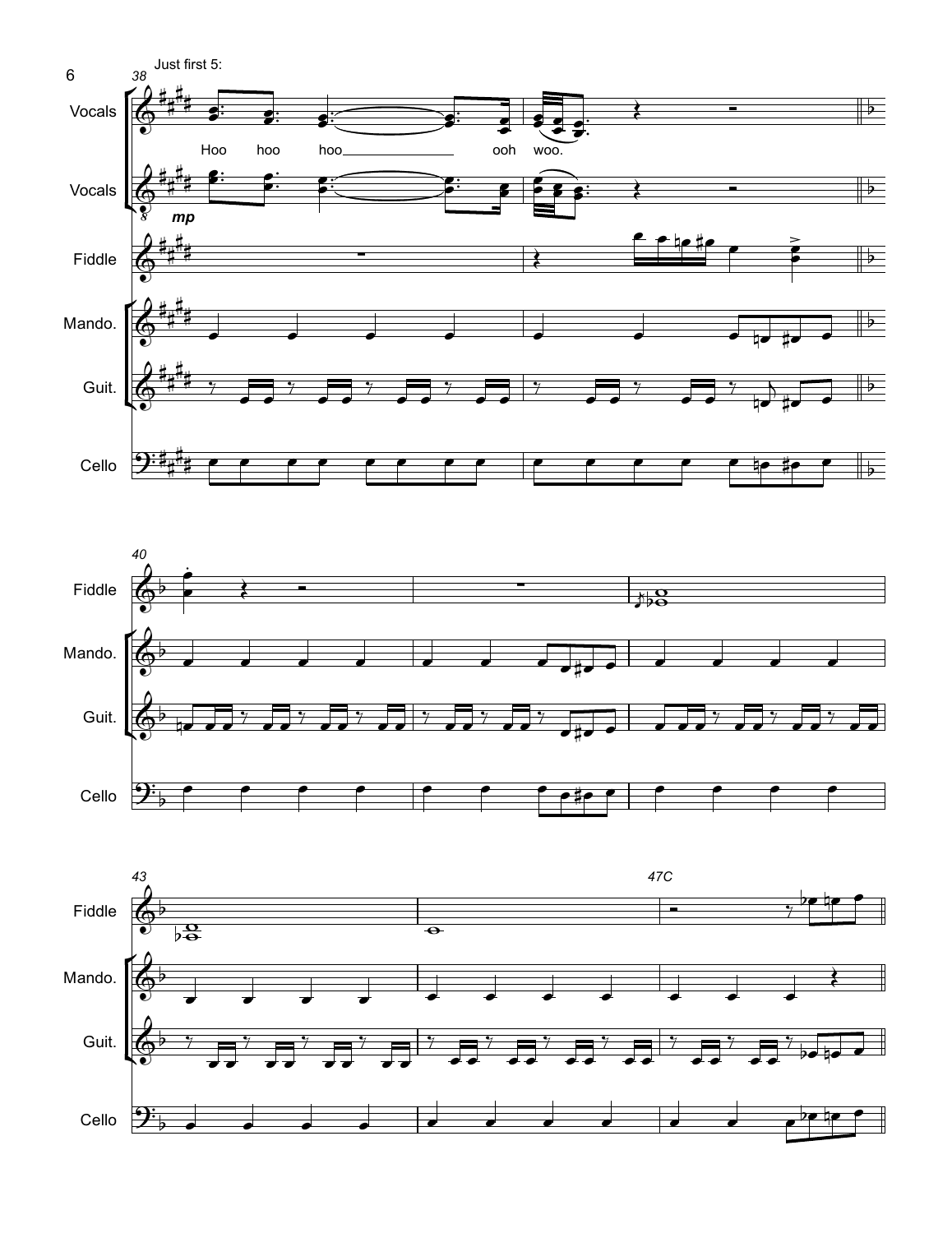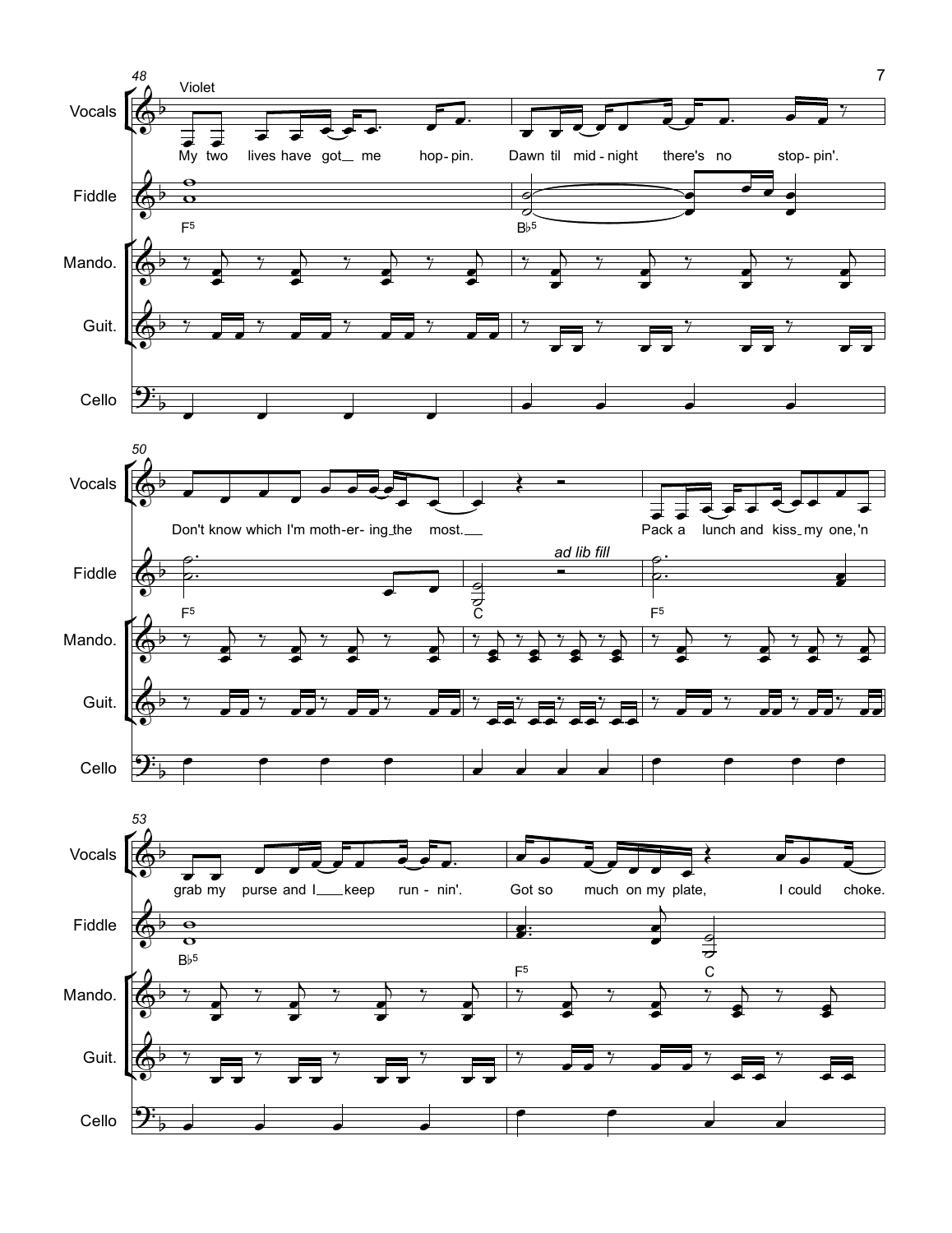

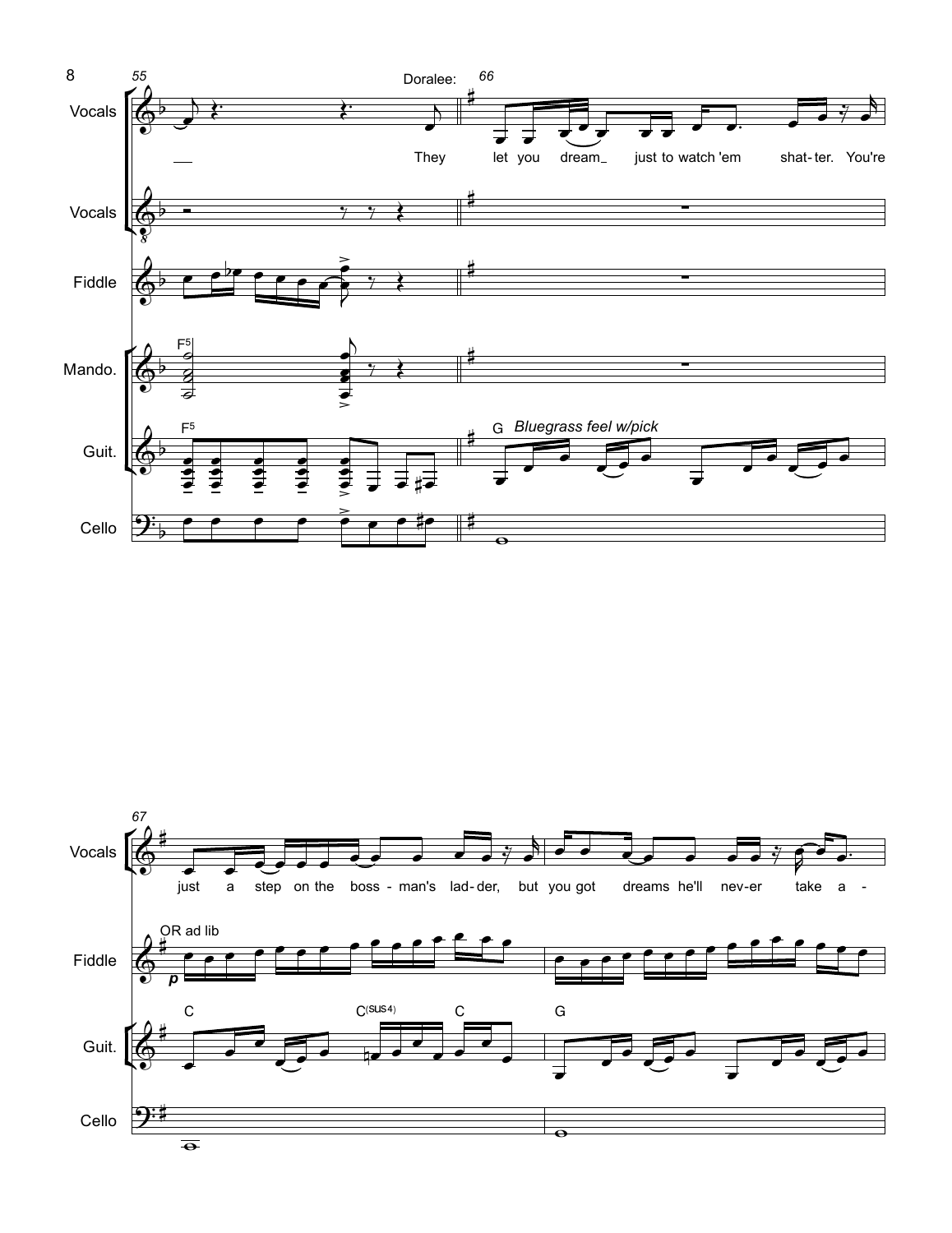

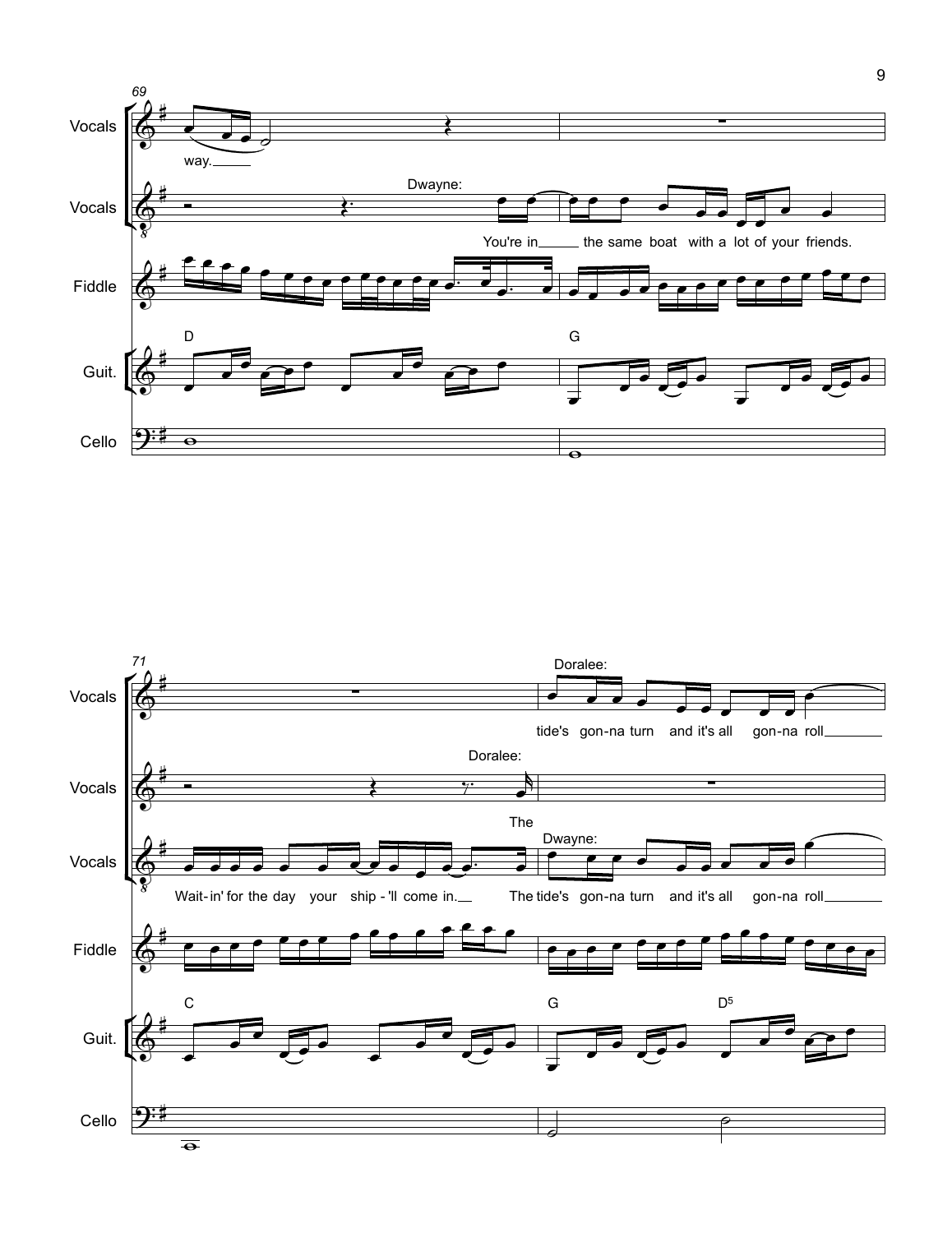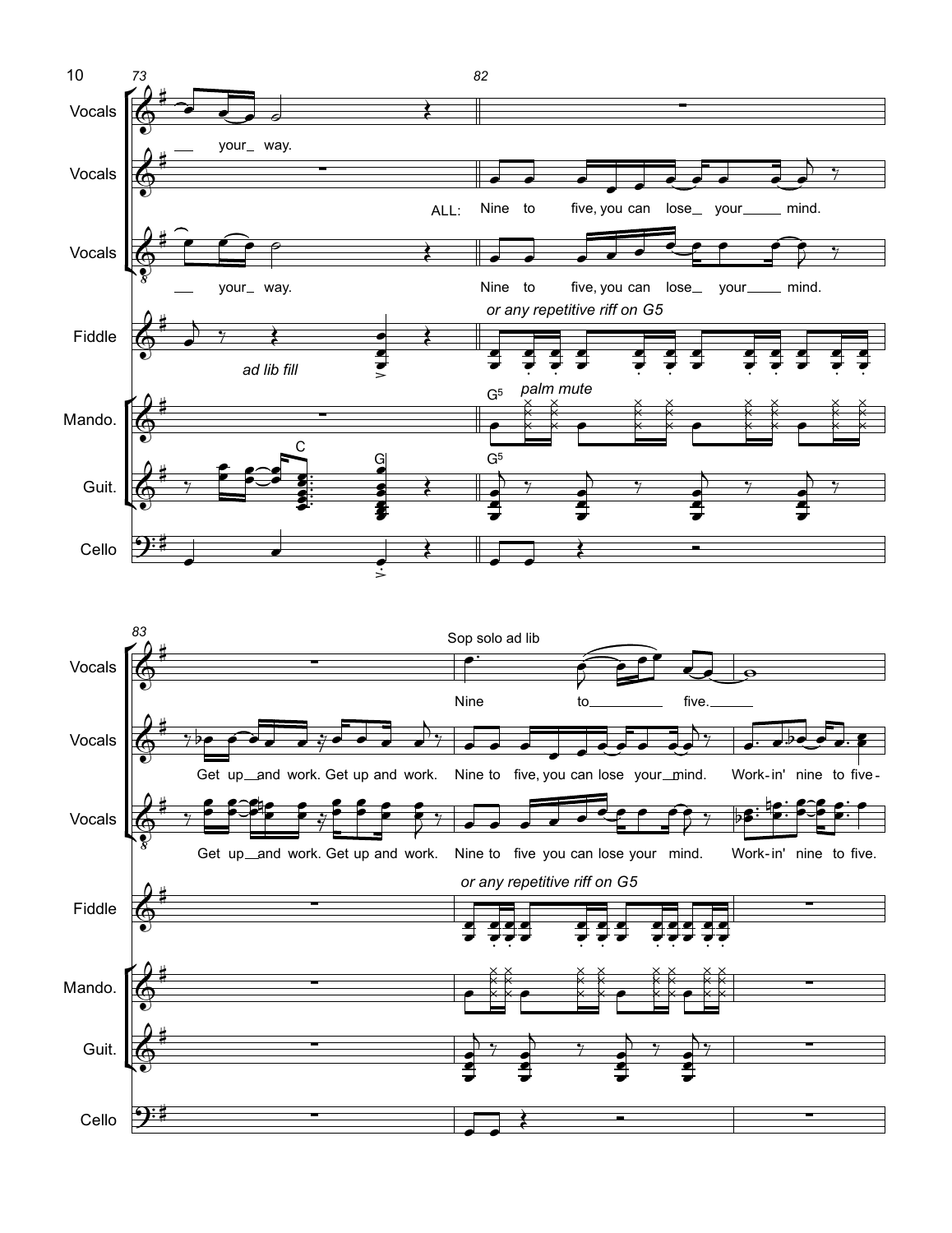